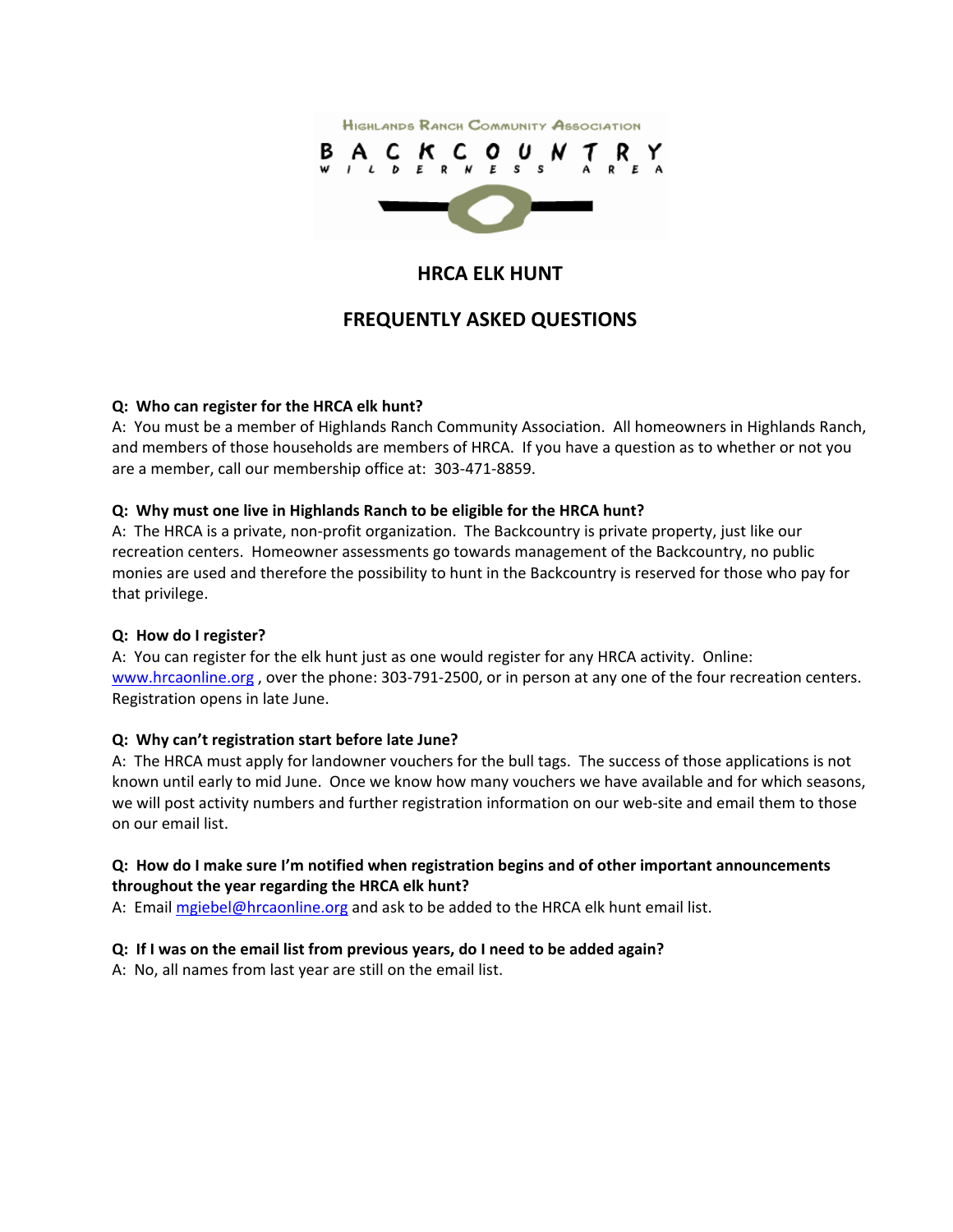#### **Q: What are the various seasons and season dates?**

A: In 2013 we will be adding two archery hunts; we also have a muzzle load hunt and rifle hunts. The muzzle load tag takes one preference point so that hunt is typically only offered every other year. In 2013 the landowner tags will be allotted to: one archery tag, one first rifle, two second rifle, and two third rifle. An additional archery hunt and  $4<sup>th</sup>$  rifle season (management bull) will be offered to hunters who obtain their own Unit 51 bull tag through the Colorado Parks and Wildlife Big Game Application Process. We are usually able to conduct one or two cow hunts in between the bull hunts. The rest of the cow hunts take place in December and January during the private land only late season that runs through January  $31^{st}$ .

| <b>2013 TOTAL TAGS</b> |                                                            | <b>HRCA FEE</b> |
|------------------------|------------------------------------------------------------|-----------------|
| Cows: $20$<br>٠        |                                                            |                 |
| $\circ$                | 6 youth                                                    | \$50            |
| $\circ$                | 2 WW                                                       | No Fee          |
| $\circ$                | 1 Hunt of Lifetime                                         | No Fee          |
| $\circ$                | 2 Adult Buddy<br>(Banquet Only)                            | \$125           |
| $\circ$                | 9 regular (2 Banquet Only)                                 | \$125           |
| Bulls: 8<br>$\bullet$  |                                                            |                 |
| $\circ$                | 6 landowner tags                                           |                 |
|                        | 5 rifle season tags (all trophy, 1 Banquet Only)<br>٠      | \$550           |
|                        | 1 archery (trophy)<br>٠                                    | \$1,000         |
| $\circ$                | 2 provide your own Unit 51 Tag                             |                 |
|                        | 1 archery (trophy)<br>ш                                    | \$750           |
|                        | 14 <sup>th</sup> rifle (management bull)<br>$\blacksquare$ | \$300           |
|                        |                                                            |                 |

Note: Dates of each hunt are available in the "2013 Hunt Calendar."

#### **2013 Landowner Tag use**

\*The HRCA is eligible for six landowner vouchers through the Colorado Parks and Wildlife Landowner Priority Program. Just like the individual tags, the landowner tags are subject to the CPW Big Game Drawing. As a result, all plans are preliminary until late June when we know the results of the CPW drawing.

- 1. Landowner Tag –Archery Hunt
- 2. Landowner Tag –Muzzle (won't get it, need pref. point, second choice  $2^{nd}$  season)
- 3. Landowner Tag-1<sup>st</sup> Rifle
- 4. Landowner Tag  $-2^{nd}$  Rifle
- 5. Landowner Tag -3<sup>rd</sup> Rifle
- 6. Landowner Tag  $-3^{rd}$  Rifle

Provide own Unit 51 Tag:

- 1. 1<sup>st</sup> Archery Hunt
- 2. 4<sup>th</sup> Rifle Season, management bull

In the event HRCA is not successful in drawing a Landowner Voucher for the archery season, the archery hunt slotted for that time would then be open to those who have a Unit 51 Tag.

All cow hunters will be provided with a voucher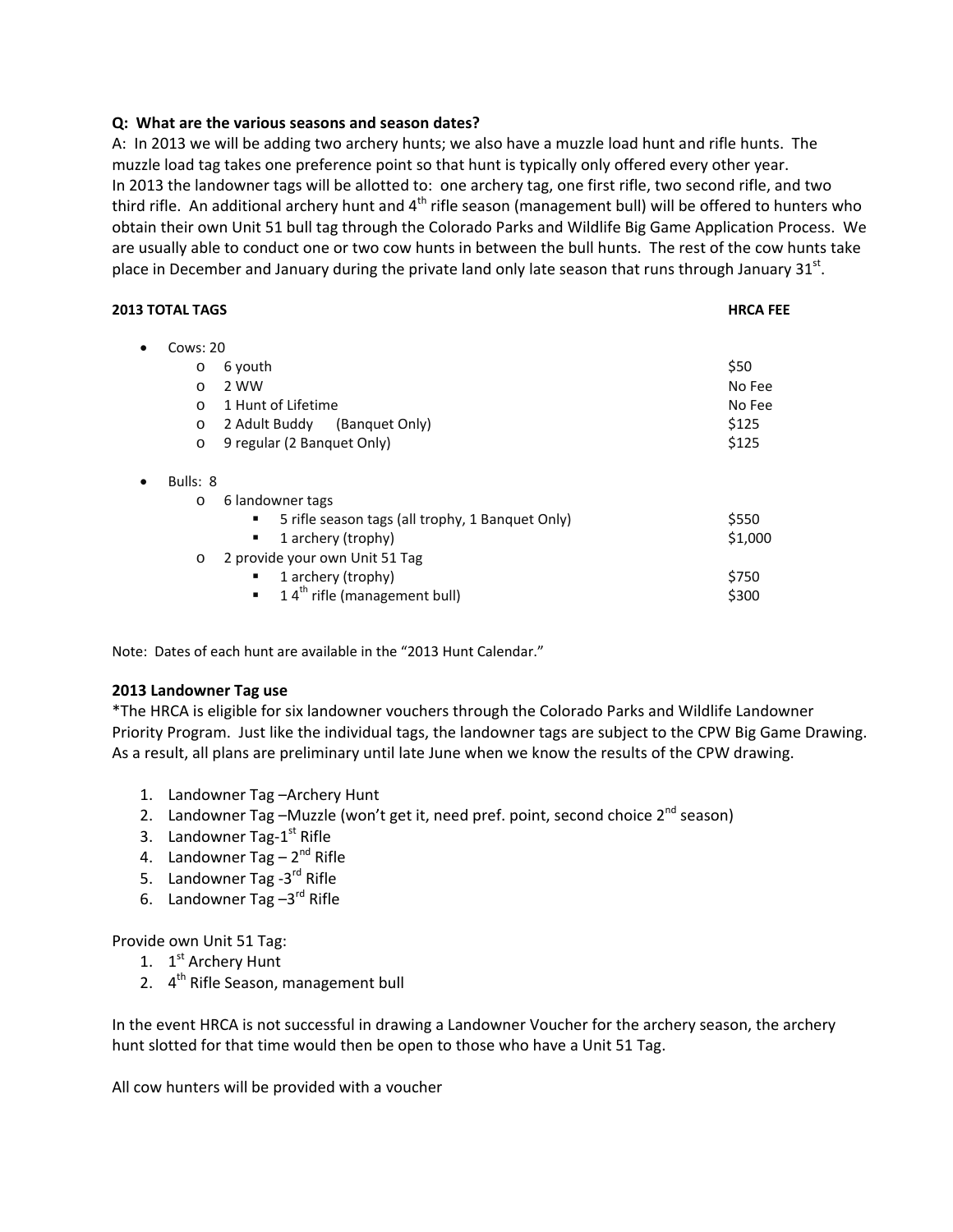### **Q: How much does each hunt cost and how many days does each hunter get?**

A: Rifle and/or muzzle loader bull hunters get three days. Cow hunters get two days. Archery hunters will get 5 days.

### Q: Do I need to apply through the Colorado Parks and Wildlife Big Game Application process in order to **be eligible to hunt in the Backcountry?**

A: One of the archery hunts and the  $4<sup>th</sup>$  season rifle bull hunter must have a Unit 51Tag, obtained through the CPW licensing process, in order to be eligible for those particular drawings. The HRCA will provide a landowner voucher for all other tags, including cow hunters.

## Q: If I obtain a Unit 51 tag through the CPW Application process and do not get drawn to hunt in the **Backcountry, can I hunt elsewhere that year or am I stuck with a Unit 51 tag?**

A: If you do not get drawn for the Backcountry hunt, you can turn in your Unit 51 tag and obtain an over the counter tag. If you turn in your Unit 51 tag, you will not lose your preference points.

### Q: If I have a bunch of preference points built up is there anything I can do to not burn all of my points on **the Unit 51 tag?**

A: No. If you get drawn to hunt in the Backcountry and use the Unit 51 tag, you would lose your preference points you have built up. However, if you do not get drawn to hunt in the Backcountry, you can turn the Unit 51 tag in and get your preference points back.

### Q: What are the odds of drawing a Unit 51 Tag through the CPW and do I need preference points?

A: In 2012, For archery, 64% of applicants who put Unit 51 as first choice received a tag. Minimum preference points needed is zero. For the  $4<sup>th</sup>$  rifle season, 81% of applicants who put Unit 51 as first choice received a tag. Minimum preference points needed is zero.

#### **Q: How many acres are in the Backcountry and how many are within the hunt boundary?**

A: The Backcountry is 8,200 acres in total. Approximately 3,000 of those are included within the hunt boundaries.

#### **Q: If I am chosen for one of the tags, do I get to scout the property?**

A: Each hunter is required to attend a mandatory property orientation where they will be given a thorough tour of the property by Backcountry staff. Hunters may also pay an hourly fee to have Backcountry staff take them out scouting on a private basis. Elk bugling hikes and photo hunts that we run in September are excellent ways to get out on the property. Otherwise, the hunt area is in the wildlife preserve part of the property and is only accessible through guided hikes, vehicle tours, and other activities that we conduct throughout the year.

#### **Q: What is the success rate?**

A: For details see our web‐site and harvest statistics.

#### **Q: How many people can I bring along on my hunt if I am chosen?**

A: Each hunter is allowed to bring one guest along on their hunt.